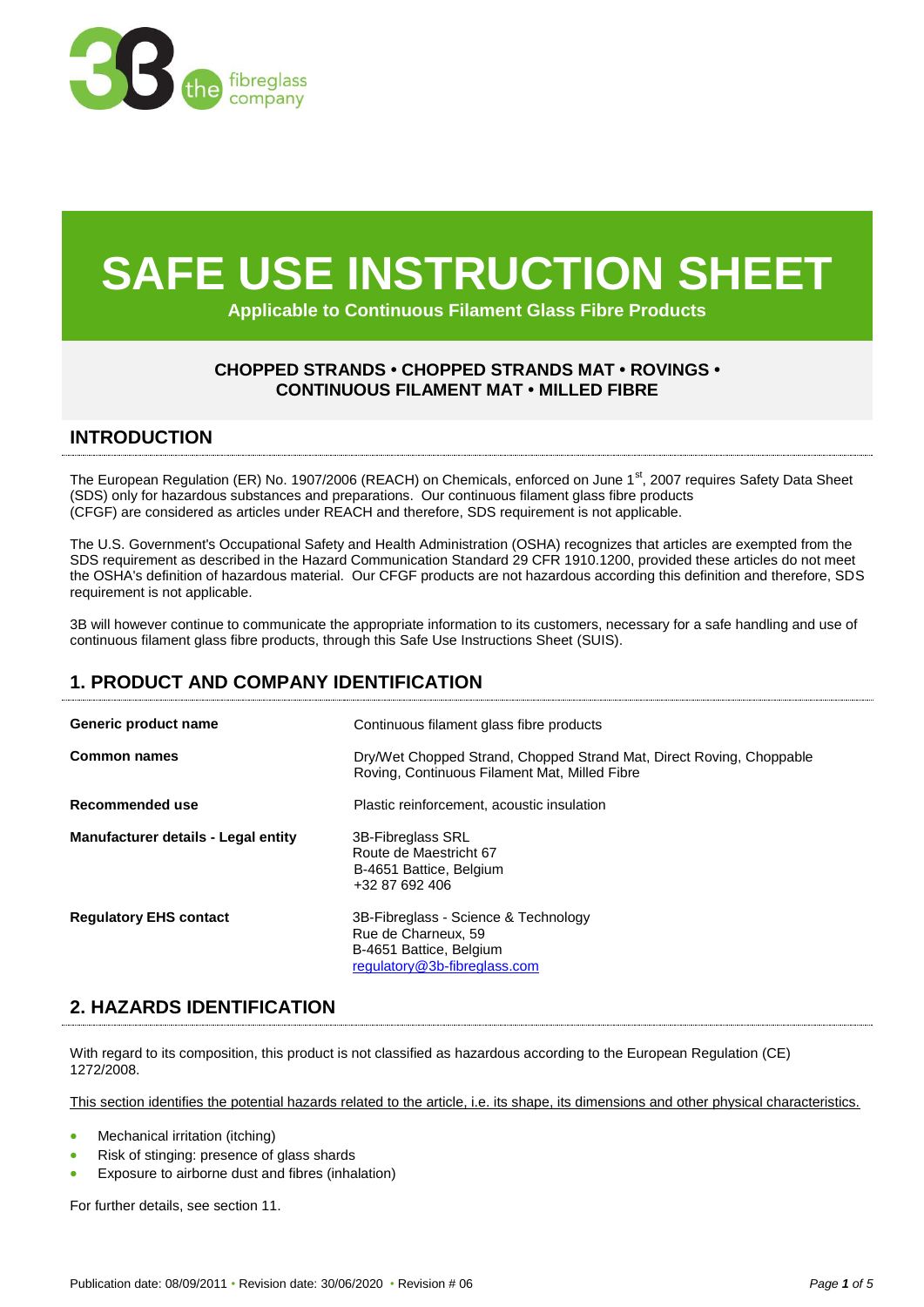

# **3. COMPOSITION**

#### **Continuous filament glass fibre (CFGF) products are considered as articles under REACH (1907/2006/ER).**

CFGF products are made of glass, which is given a specific shape (filament) and dimension (filament diameter). A surface treatment (sizing) is applied to the filaments, which are gathered to form a strand. The strand is further processed into a specific product design, according to the downstream use of the article. The sizing is a mixture of chemicals, i.e. coupling agent, film former, polymeric resin/emulsion. The sizing content is usually below 1.5%.

For CFM products, a binder is applied in a secondary step to form the mat. The binder (mixture of polymeric resin) content is usually below 10% of the product weight.

# **4. FIRST AID MEASURES**

| Eye contact                      | Rinse immediately and thoroughly with water, including under the eyelid, for at<br>least 15 minutes.<br>Do not rub or scratch the eyes.<br>$\bullet$<br>If eye irritation persists, consult a specialist.<br>۰                                                                                                                                                                                                                                                                                                                                               |
|----------------------------------|--------------------------------------------------------------------------------------------------------------------------------------------------------------------------------------------------------------------------------------------------------------------------------------------------------------------------------------------------------------------------------------------------------------------------------------------------------------------------------------------------------------------------------------------------------------|
| <b>Skin contact</b>              | In case of irritation:<br>Wash off immediately with soap and cold water.<br>DO NOT use warm water: it would open up the pores of the skin and cause<br>further penetration of the fibres.<br>Do not rub or scratch the irritated areas.<br>$\bullet$<br>Take off contaminated clothes.<br>If skin irritation persists, consult a specialist.<br>In case of stinging:<br>Remove the glass shard carefully to avoid breaking it in the skin or the joints.<br>Disinfect the entry point.<br>If the shard is broken inside the skin, consult a specialist.<br>٠ |
| <b>Inhalation</b>                | In case of irritation of the upper respiratory system and trachea:<br>Move the victim to fresh air.<br>If respiratory irritation persists, consult a specialist.                                                                                                                                                                                                                                                                                                                                                                                             |
| <b>5. FIRE-FIGHTING MEASURES</b> |                                                                                                                                                                                                                                                                                                                                                                                                                                                                                                                                                              |

**CFGF products are not flammable, are incombustible and do not support combustion.**

**Suitable extinguishing media and Suitable extinguishing media a with a** Water spray

- 
- Dry chemical
- Foam
- Carbon dioxide (CO<sub>2</sub>)

**Protective equipment for firefighters** Wear self-contained breathing apparatus (SCBA) and full fire fighting protective gear.

# **6. ACCIDENTAL RELEASE MEASURES**

**Personal precautions Avoid contact with eyes and/or skin. Cleaning methods Cleaning methods Pick up and transfer to properly labelled containers.**  Avoid dry sweeping. Use an industrial vacuum cleaner with a high efficiency filter to clean up dust and residual spilled fibres. After vacuuming, flush away with water.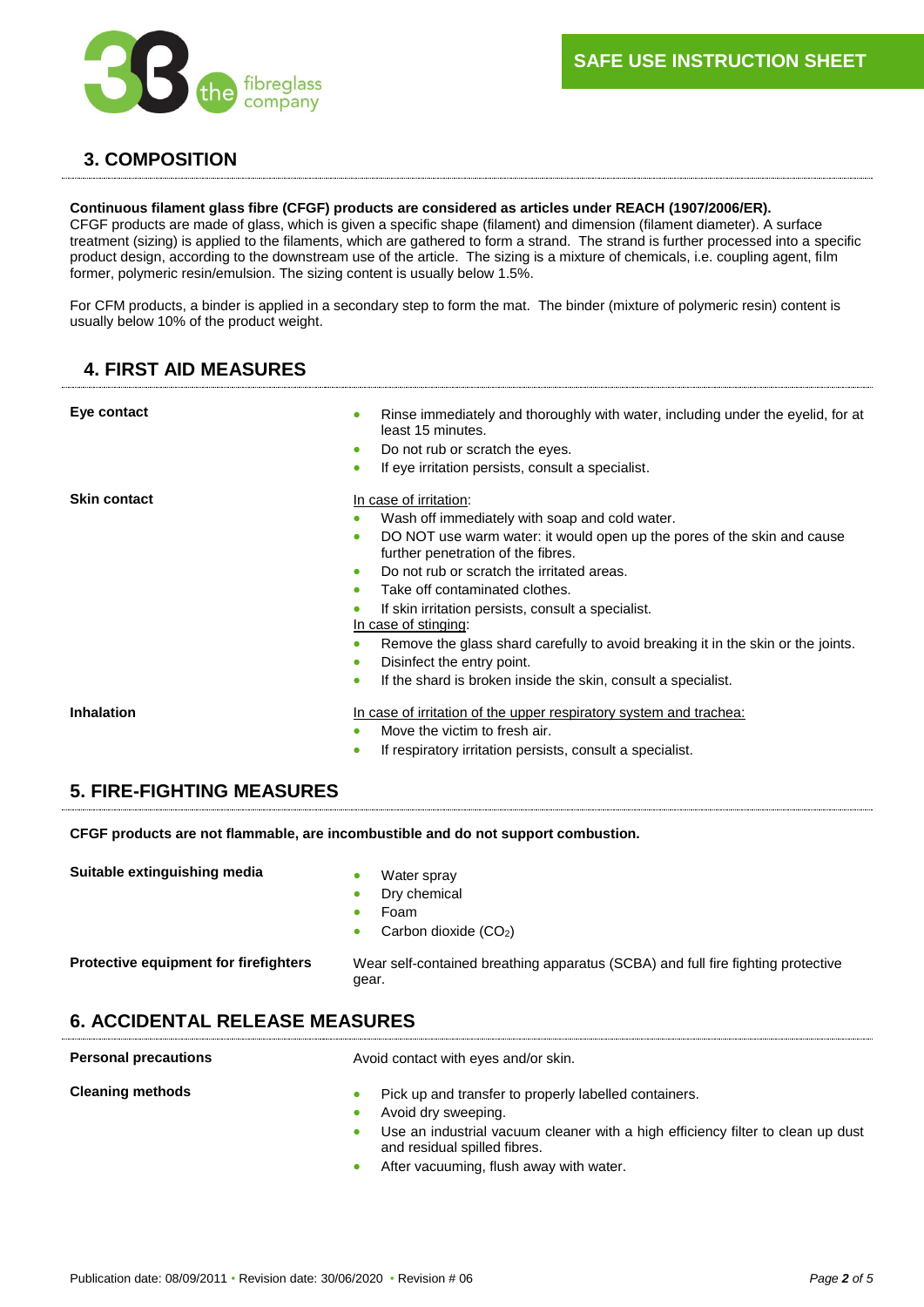

# **7. HANDLING AND STORAGE**

| <b>Handling</b> | Wear appropriate personal protective equipment in case of direct contact with<br>۰<br>the product (see section 8).<br>Avoid and/or minimise dust formation.                                                                                                                                      |
|-----------------|--------------------------------------------------------------------------------------------------------------------------------------------------------------------------------------------------------------------------------------------------------------------------------------------------|
| <b>Storage</b>  | It is recommended to store CFGF products indoor at room temperature and at a<br>relative humidity of 50% $\pm$ 15%. Keep them in their initial packaging until use to<br>minimize potential dust formation. In case a packaging unit is only partly used, it<br>should be immediately re-sealed. |

# **8. EXPOSURE CONTROL/PERSONAL PROTECTION**

**Continuous Filament Glass Fibres are not respirable, however some mechanical processes might generate airborne dust or fibre (see section 11). The occupational exposure limits mentioned below are applicable to airborne fibre exposure and/or to dust exposure.**

## **Exposure limits**

## **NOTE:**

The user of CFGF products must comply with the national regulation in terms of Health & Safety. You will find below some occupational exposure limit values for some European countries and ACGIH.

|                                       | Respirable dust                                                                                                                                                                                                                                                                                                                     | <b>Total dust</b>               | Respirable fibre |
|---------------------------------------|-------------------------------------------------------------------------------------------------------------------------------------------------------------------------------------------------------------------------------------------------------------------------------------------------------------------------------------|---------------------------------|------------------|
| <b>ACGIH</b>                          | 3mg/m <sup>3</sup>                                                                                                                                                                                                                                                                                                                  | $10 \overline{\mathrm{mg/m^3}}$ | 1 fibre/ml       |
| Austria                               | $6$ mg/m <sup>3</sup> (fine)                                                                                                                                                                                                                                                                                                        |                                 | 0.5 fibre/ml     |
| <b>Belgium</b>                        | $5$ mg/m <sup>3</sup>                                                                                                                                                                                                                                                                                                               | $10$ mg/m <sup>3</sup>          | 1 fibre/ml       |
| <b>Denmark</b>                        | $5$ mg/m <sup>3</sup>                                                                                                                                                                                                                                                                                                               | 10 mg/m $3$                     | 1 fibre/ml       |
| Finland                               |                                                                                                                                                                                                                                                                                                                                     | $10$ mg/m <sup>3</sup>          | 1 fibre/ml       |
| France                                |                                                                                                                                                                                                                                                                                                                                     | $10$ mg/m <sup>3</sup>          | 1 fibre/ml       |
| Germany                               | $3$ mg/m <sup>3</sup>                                                                                                                                                                                                                                                                                                               | $4$ mg/m <sup>3</sup>           | 0.25 fibre/ml    |
| Ireland                               | $5$ mg/m <sup>3</sup>                                                                                                                                                                                                                                                                                                               |                                 | 2 fibres/ml      |
| Italy                                 | $3$ mg/m $3$                                                                                                                                                                                                                                                                                                                        | 10 mg/m $3$                     | 1 fibre/ml       |
| <b>Netherlands</b>                    | $5$ mg/m <sup>3</sup>                                                                                                                                                                                                                                                                                                               | 10 mg/m $3$                     | 1 fibre/ml       |
| Norway                                | $5$ mg/m <sup>3</sup>                                                                                                                                                                                                                                                                                                               | 10 mg/m $3$                     | 1 fibre/ml       |
| Portugal                              |                                                                                                                                                                                                                                                                                                                                     | 4 mg/m $3$                      | 1 fibre/ml       |
| Spain                                 | $3$ mg/m <sup>3</sup>                                                                                                                                                                                                                                                                                                               | 10 mg/m $3$                     | 1 fibre/ml       |
| <b>United Kingdom</b>                 | $5 \text{ mg/m}^3$                                                                                                                                                                                                                                                                                                                  | 10 mg/m $3$                     | 2 fibres/ml      |
| <b>Personal Protective Equipment:</b> | operations or other dust generating processes. Vacuum or wet clean-up methods<br>should be used.                                                                                                                                                                                                                                    |                                 |                  |
| <b>Respiratory protection</b>         | In situation where concentrations are above exposure limits, appropriate dust<br>masks must be worn (FFP1 or FFP2 depending on the actual airborne<br>concentration).                                                                                                                                                               |                                 |                  |
| <b>Eye/Face protection</b>            | Safety glasses with side shields.                                                                                                                                                                                                                                                                                                   |                                 |                  |
| <b>Skin/Body protection</b>           | Appropriate protective gloves.<br>Long sleeved shirts and long pants.<br>$\bullet$                                                                                                                                                                                                                                                  |                                 |                  |
| <b>General hygiene considerations</b> | Wash hands before breaks and immediately after handling the product.<br>$\bullet$<br>Avoid contact with skin, eyes and clothing.<br>$\bullet$<br>Avoid getting dust into boots and gloves through wrist bands and pants tucks.<br>۰<br>Remove and wash gloves, including in the inside, and contaminated clothing<br>before re-use. |                                 |                  |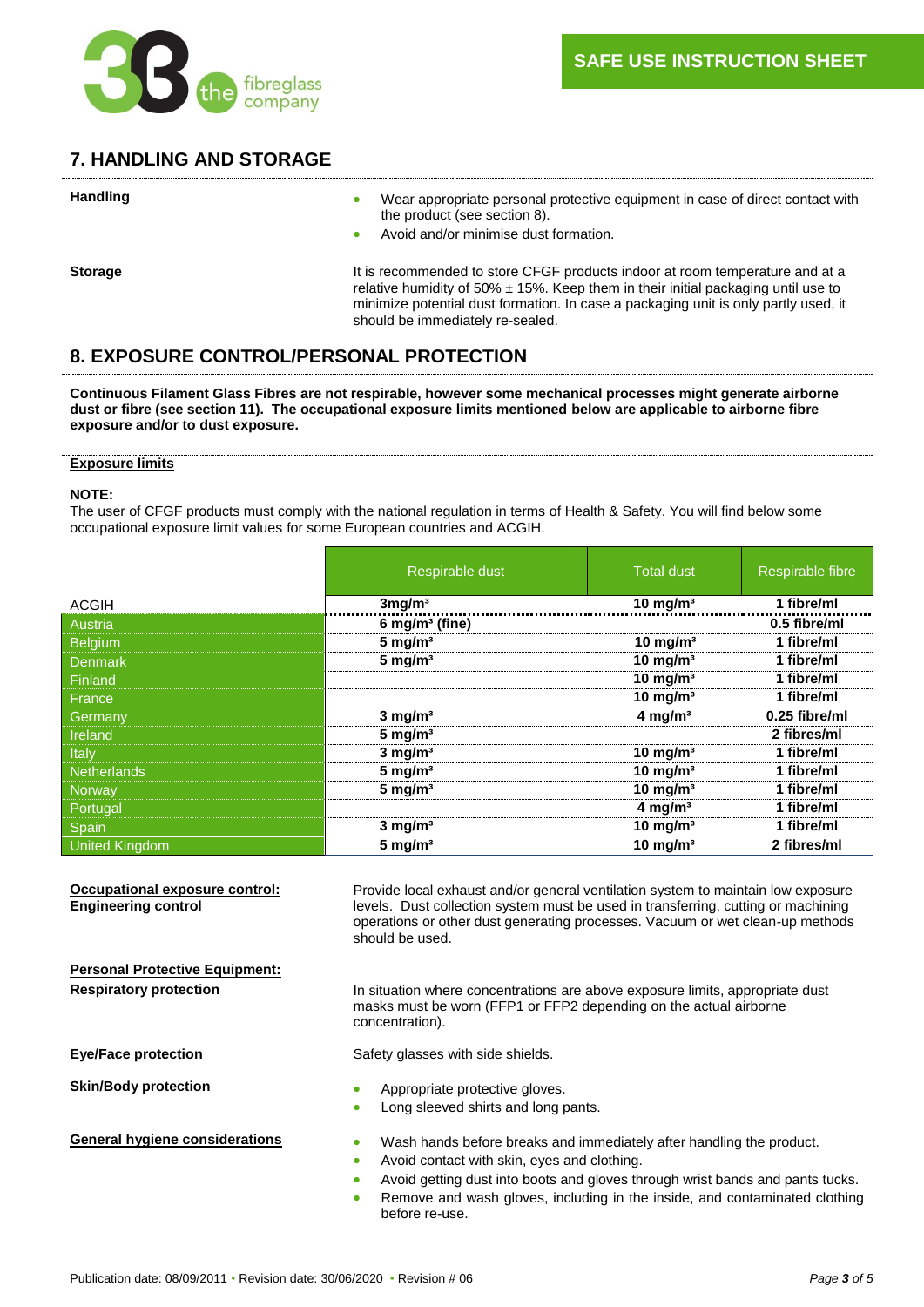**SAFE USE INSTRUCTION SHEET** 



# **9. PHYSICAL AND CHEMICAL PROPERTIES**

**Appearance** White **Physical state** Solid<br> **Softening point** Softening point **Softening point Melting point**<br> **Density (molten glass)** 2.65 (water = 1) **Density (molten glass) Water solubility** Insoluble

# **10. STABILITY AND REACTIVITY**

| <b>Chemical stability</b>                 | Stable under normal conditions.                     |
|-------------------------------------------|-----------------------------------------------------|
| <b>Hazardous decomposition products</b>   | No decomposition if stored and applied as directed. |
| <b>Possibility of hazardous reactions</b> | Hazardous reaction does not occur.                  |

# **11. TOXICOLOGICAL INFORMATION**

## **Acute toxicity:** not relevant

## **Local effects:**

Dusts and fibres may cause mechanical irritation to eyes and skin. The irritation disappears when the exposure ceases. Mechanical irritation is not considered as a health hazard in the meaning of European Regulation (CE) 1272/2008. Continuous filament glass fibres do not require a classification as an irritant under the European Regulation (CE) 1272/2008.

Inhalation may cause coughing or sneezing and nose or throat irritation. High exposure may cause difficult breathing, congestion and chest tightness.

## **Long-term effects:**

Continuous filament glass fibres are not respirable according to the World Health Organization (WHO) definition. Respirable fibres have a diameter (d) smaller than 3µm, a length (I) larger than 5µm and a I/d ratio larger than or equal to 3. Fibres with a diameter greater than 3µm, which is the case for our continuous filament glass fibres, do not reach the lower respiratory tract and therefore do not cause serious pulmonary disease.

Continuous filament glass fibres do not possess cleavage planes, which would allow them to split length-wise into fibres with smaller diameters. Rather they break across the fibre, resulting in small dust formation or in fibres, with the same diameter but a shorter length than the original fibre.

Microscopic examination of dust from highly chopped and pulverised glass demonstrated the presence of small amounts of respirable dust particles. Among these respirable particles, some were fibre-like in terms of l/d ratio (so-called "shards"). It can be clearly observed however that they are not regular shaped fibres but irregular shaped particles with fibre-like dimensions. To the best of our knowledge, the exposure levels of these fibre-like dust particles measured at our manufacturing plants are of the order of magnitude between 50 to 1000 below existing applicable limits.

Continuous filament glass fibres are not carcinogenic. (See section 15)

# **12. ECOTOXICOLOGICAL INFORMATION**

No specific data are available for this product. This material is not expected to cause harm to the environment.

# **13. DISPOSAL CONSIDERATIONS**

Continuous filament glass fibre waste is a non hazardous waste. European Waste Code number is 101103.